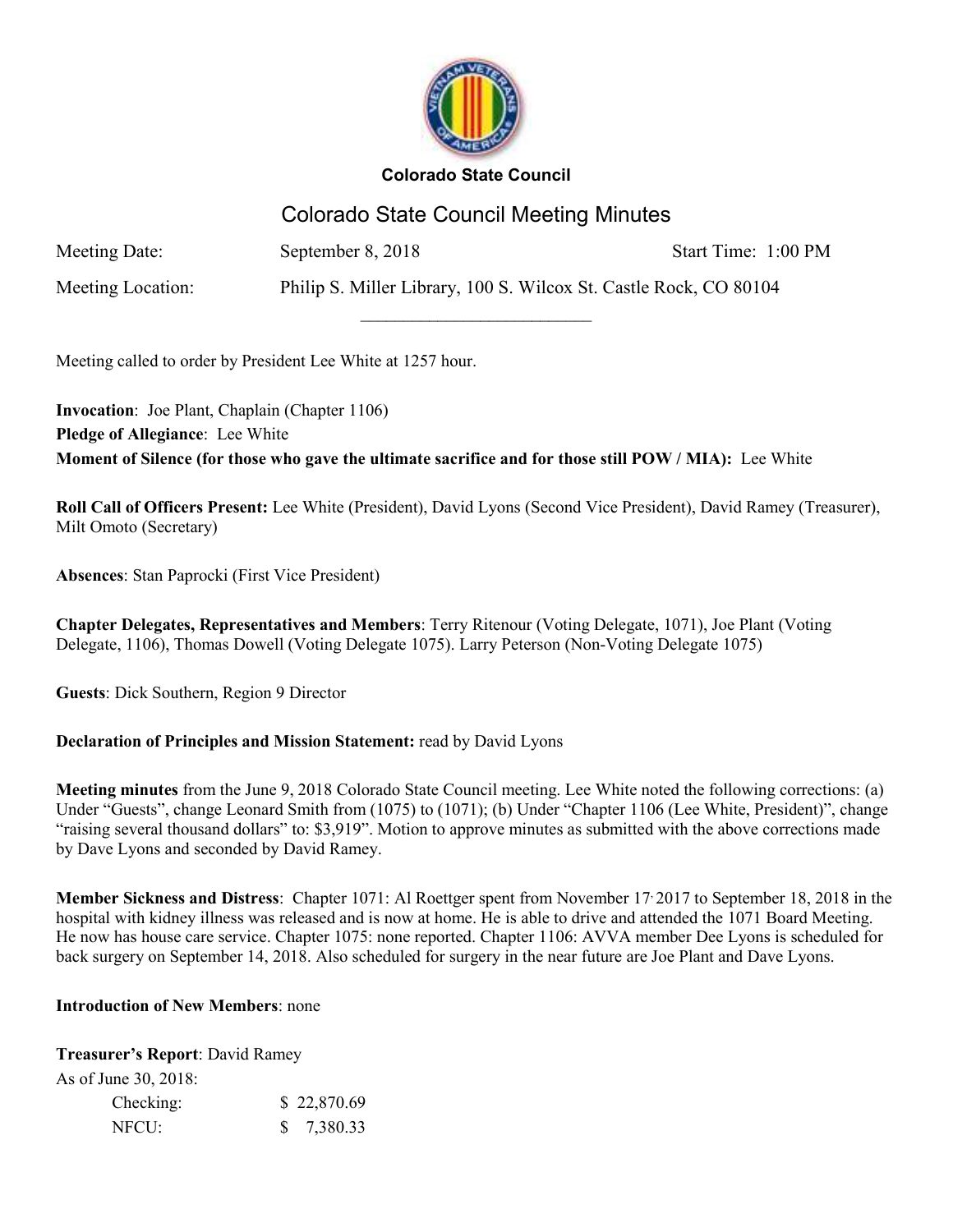Expenses Against Council (August) include Leadership and Education Conference attendance for Lee White, Milt Omoto, Tom Werzyn, and Stan Paprocki; HGDP distribution to Chapters; PO Box rental payment (for details, see VVA Treasurer's Report August 2018). Future expense includes a \$250 donation to the Veterans Community Learning Center, Florence, CO).

#### **Region 9 Report, Dick Southern**

Dick Southern provided a summary report on the various activities he attends, supports and is engaged in, including State Chapter and Council meetings, National Conferences, and special events, including the dedication of an 83% sized replica of the Vietnam Veterans Memorial Wall on donated land in Layton Utah. The project was led by Dennis Howland, president of the Northern Utah chapter of Vietnam Veterans of America, who has been working on the project since 2014 and secured \$500,000 in donations and support. National VVA President John Rowen and Region 9 Director Dick Southern attended the July 14<sup>th</sup> dedication.

The Region 9 Conference may be held in Reno (Sparks) NV next year. Dick reminded that the cut-off date to register for the October 2018 Conference of State Council Presidents Meeting is September 14th. The Conference will be held October 18<sup>th</sup> at 8727 Colesville Rd, Silver Spring, MD. VVA National is working to improve the National web site.

The Future of VVA Working Groups I and II will have emails available for correspondence. Any decision will NOT likely be made by the 2019 VVA National Convention in Spokane, WA. Progress reports will continue in the "Veterans" publication. Issues include closing of the VVA Corporation and continuing the legacy of VVA. Each State Chapter can continue to operate independently since each is established as a separate Corporation in their respective States. The HGDP program will likely go away if National is dissolved. Milt Omoto stated that the HGDP program is a good source of consistent income for the State Council and Chapters. Not all States have this program, and there are options to continue the program as a separate Corporation should National be dissolved. That also applies to other National functions such as Legislative Actions, Conferences and Convention planning, and other non-profit management activities.

The status of the life time membership fee will be discussed at the October Conference of State Council Presidents. Dick stated that an investment fund pays for any deficit in the program. The primary purpose for this program is to lower National's membership dues administrative costs (processing annual dues receipts, sending out renewal reminder letters, and other overhead burdens).

**Reading of Communications**. Secretary Milt Omoto read an appreciation letter from the State Veterans Community Living Center, Homelake, CO, Mindy K. Montague, Nursing Home Administrator, for the \$250 donation made by the State Council. David Ramey stated that any donations made should state that the funds are to be used to support the "Veterans Activity Fund."

### **Chapter Activity Reports**

- Chapter 1071 (Terry Ritenour, 1071 Vice President)
	- Membership is at 202, 176 regular members and 26 Associate members; the Chapter meets the third Saturday of each month;
	- The Chapter awarded a \$6,000 scholarship to a student. The Chapter plans to award two \$6,000 scholarships next year
	- The Chapter supported Wings Over the Rockies Museum with a donation of \$3,000 for a new UH-1 Huey helicopter and display. The aircraft was donated to the museum. The Chapter held their recent Board meeting there.
	- The Chapter is participating in this year's Arvada Harvest Festival (today, September 8<sup>th</sup>) with Chapter President Stan Paprocki as Grand Marshall and members in the parade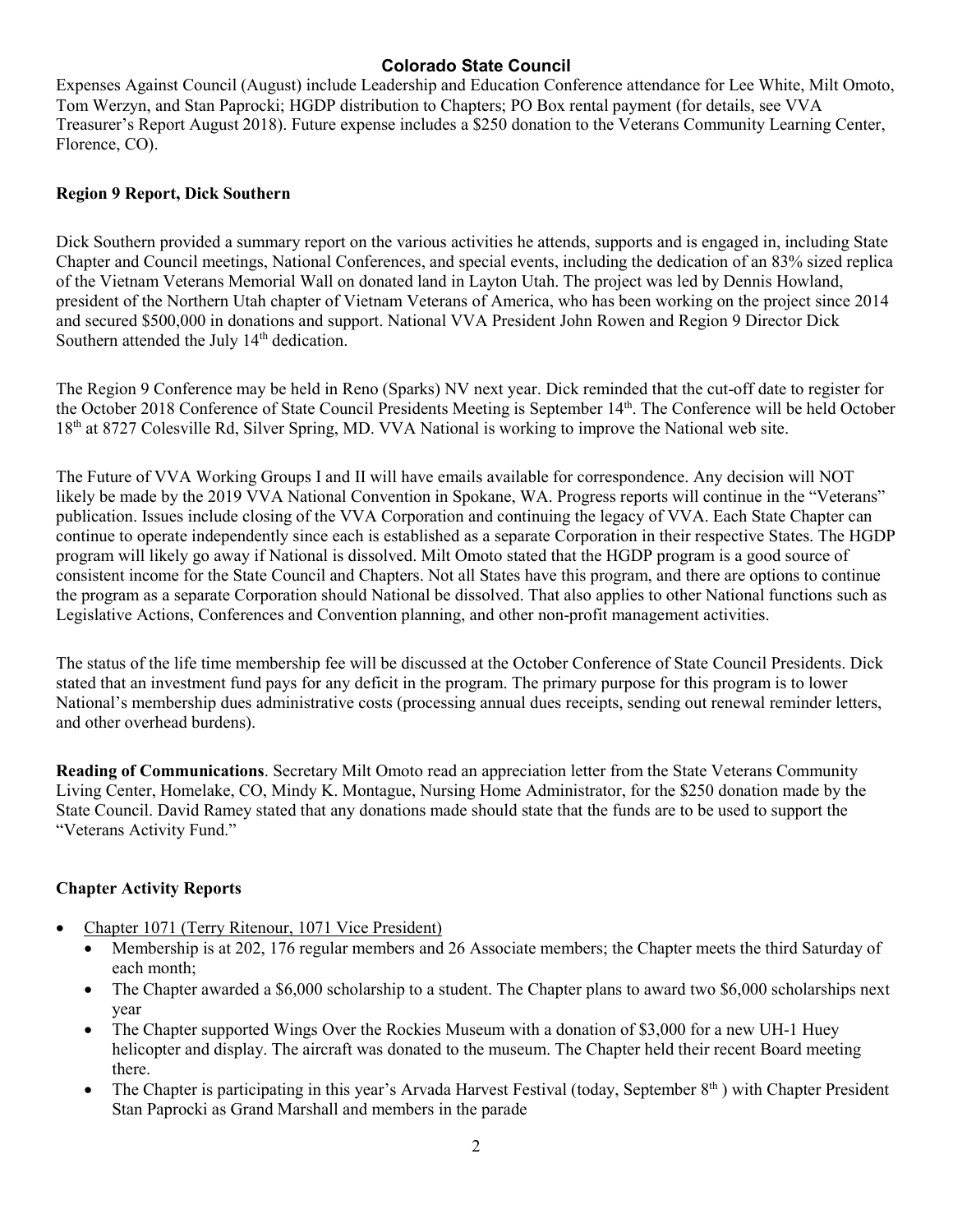- On October 24, 2018, Chapter members will again perform an interment ceremony for fourteen veteran cremains from the East Lawn Mortuary at Fort Logan, Shelter A at 2:00PM; The veterans include seven WWII, 2 Korean War, one combined Korean and Vietnam War, two Vietnam War and two peace time veterans. They will receive full military honors burials. Channel 9 provided good media coverage at the last July 18<sup>th</sup> Honors Burial.
- This completes the work at Crown Hill Cemetery to identify unclaimed cremains of veterans
- The Chapter continues to be active with High School visits including Dakota Ridge and Green Mountain High Schools.
- Chapter 1075 (Thomas Dowell, President)
	- Chapter fund raising continues with one in Woodland Park, one at a Wal Mart in Colorado Springs and King Soopers
	- Scholarship packets were distributed to local schools early this academic year
	- Chapter members will support the Colorado Springs Standdown on October 16th by preparing sanitation kits to hand out; local hotels donate shampoo, conditioner, soap, etc. and Chapter members put together up to 200 kits; the Standown is for homeless veterans who are verified prior to entry and escorted by active military personnel at the Standown. Merchants such as Cabela's donate outdoor clothing. The Chapter also sponsor a dinner for veterans
	- $\bullet$  The Chapter will participate in the November 3<sup>rd</sup> Veterans Day Parade in Colorado Springs. They have a float that they enter and members walk
	- The Chapter received 35 quilts for award to members and to sell as donations. The quilts have branches of each service and some with generic messages.
	- The Chapter Chaplain will visit the Florence prison to contact Vietnam veterans. The chapter supports incarcerated veterans at \$1,000 annually.
- Chapter 1106 (Lee White, President)
	- The Chapter conducts annual field trips to locations of interest. A field trip was made to the Pueblo Aircraft Museum on June 23, 2018. A recent trip was to Grand Junction/Fruita to visit the Western Slope Vietnam War Memorial Park. Included in the trip was a visit to the Veterans Memorial Cemetery of Western Colorado (a State run cemetery), Veterans Art Center in Grand Junction, and the Palisade Peach festival. The trip was made August 17 through  $19<sup>th</sup>$ .
	- The Chapter participated in the Highlands Ranch Fourth of July Parade
	- Three members of the Chapter attended the Leadership and Education Conference in Palm Springs
	- The Chapter will be participating in Cherry Creek Schools Annual Veterans and Active Military Appreciation Football Game on September 15<sup>th</sup>. The Chapter's newly formed Color Guard will lead the event. The Honor Bell will also be in attendance.
	- The Chapter has formed a Color Guard for presentation of Colors at select events
	- The Chapter will be conducting their annual Veterans Day Poppy Drive November 10<sup>th</sup> at the Parker Wal Mart and several King Soopers
	- The Chapter's Scholarship committee awarded four \$2,000 scholarships in a ceremony at the July Chapter meeting; the committee is working on next year's scholarships award program.
	- The 100<sup>th</sup> Anniversary of Armistice Day recognition event will be held at Fort Logan November 11<sup>th</sup>. Dave Lyons and Jim from the Chapter will participate in the event.
	- The Chapter's Speakers Bureau continues to be active with school outreaches.

### **Old Business**

 Milt Omoto raised the point of needing a clear direction for use of Council funds. For example, surplus funds can be used to support Chapter activities, since each Chapter has in place mechanisms and processes for veteran emergency support and scholarship awards. Dave Ramey reminded that the current and only source of income for the Council is the HGDP funds, and that the Council must support Council member attendance to National Conferences and Conventions, provide various approved donations, and maintain on-going expenses such as PO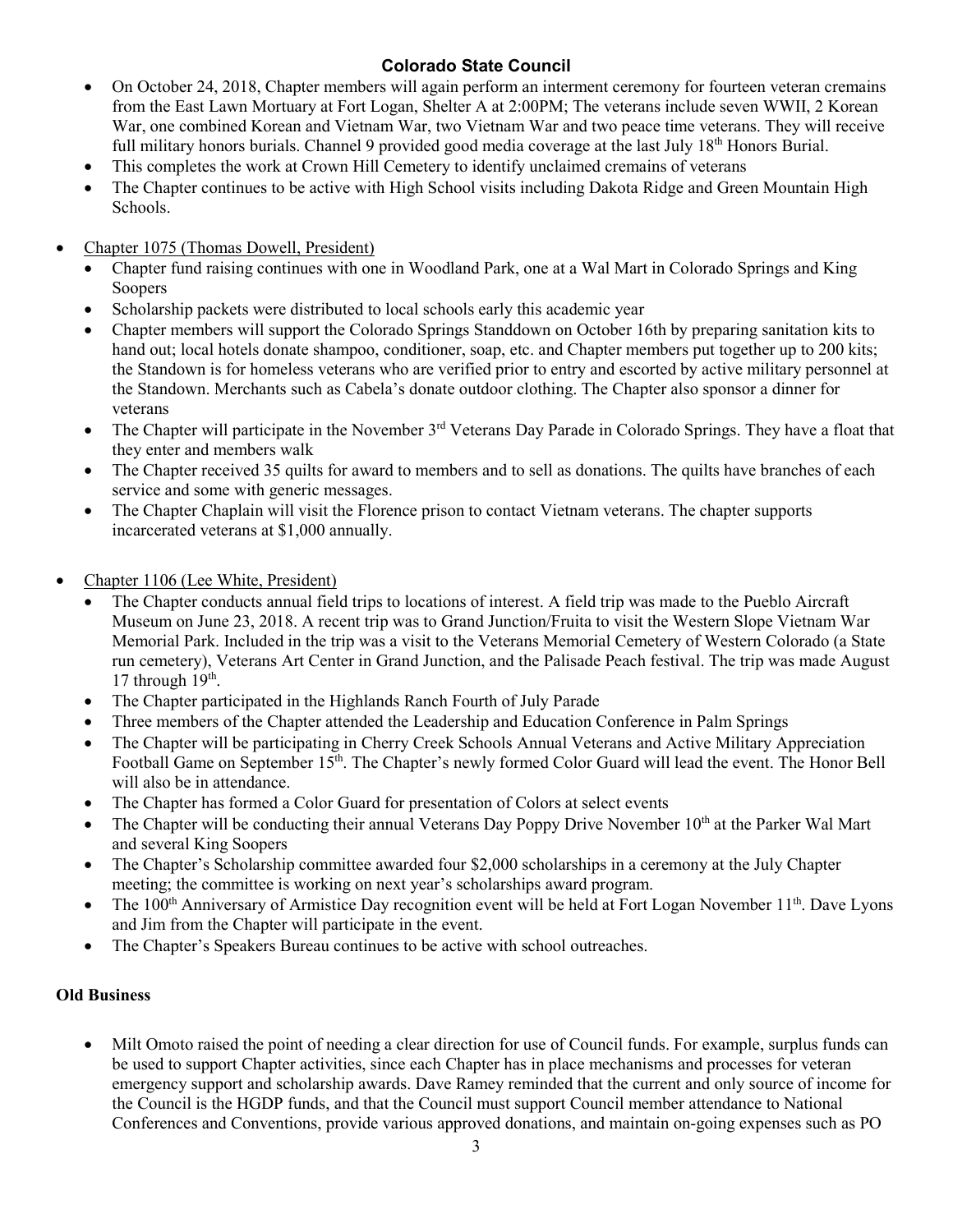mail box and web site fees. Milt Omoto asked the Council to consider planning for new income sources and expenses.

- Leadership and Education Conference recap: Seminars attended were good (Lee), the event was well organized (Thomas), seminars were informative but some needed facilitators to manage audience monologues (Milt). The Awards Banquet needs to be managed better to control the reserving of tables by various self interest groups.
- Chapter Expansion update (Lee White): Chapter members from 1106 attended the PAM Vets breakfast on August 25<sup>th</sup> to show continued support for the formation of a VVA Chapter in Loveland. At the PAM Vets meeting, Lee White committed to \$500 to help interested veterans with their first-year annual dues or part of life time dues as a way to kick start the formation of the chapter. So far, 10 to 12 new applications were processed. David Ramey expressed concern that this is not appropriate use of Council funds, not proper procedure, and that the Council will support any newly formed Chapter once and only once they are officially designated a Chapter. Dick Southern suggested that once the group has a petition of 25 members signed, then the Council can help pay for membership. Transfers of at-large members can be made at no cost. Terry Ritenour stated he will ask Chapter1071's Board to support the kick start of a Loveland chapter. Again, the Council will support any newly formed Chapter once they are officially sanctioned as a Chapter by National.
- Pikes Peak National Cemetery Update (Thomas Dowell): Several 1075 members attended the recent quarterly meeting for the Cemetery planning. The planned opening is on schedule for 2019. Interested veterans should complete the VA Form 40-1007, VA National Cemetery Administration Pre-Need Burial Eligibility Determination.
- Visit to Fitzsimons Senior Living Center Update (Joe Plant): Volunteer opportunities exists at the Center. Chapter 1106 donated a new flag to the Center.

#### **New Business**

- The Council was asked to consider a future donation to Project Healing Waters Fly Fishing (a fact sheet was circulated)
- Lee White will be attending the CSCP meeting that includes the 40<sup>th</sup> Anniversary Celebration
- The following State Council elected officials, voting and non-voting delegates to the Council were clarified:
	- o President: Lee White
	- o First Vice President: Stan Paprocki
	- o Second Vice President: David Lyons
	- o Treasurer: David Ramey
	- o Secretary: Milt Omoto
	- o Voting Delegates:
		- Chapter 1071: Terry Ritenour
		- Chapter 1075: Thomas Dowell
		- Chapter 1106: Joe Plant
	- o Non-Voting Delegates:
		- Chapter 1071: Leonard Smith
		- Chapter 1075: Larry Peterson<br>■ Chapter 1106: <vacant>
			- Chapter 1106: <vacant>
- Treasurer David Ramey stated that HGDP reports are due twice annually, August 31 and February 28; Chapters have provided their reports, and David will submit the consolidated Council HGDP report to National (Deb Johnson, with copy to Dick Southern). The total HGDP to report is \$24,550 with \$6,121 for the Council and \$18,429 to the three Chapters. The next cycle's reporting forms will be distributed to Chapters at the December Council meeting and are due at the March 2019 meeting.
- Lee reminded that the State Council's web site needs to continually be supported with fresh content. Provide pictures, articles and events of interest to Lee and he will forward to Bob Rotruck, the web site content manager.